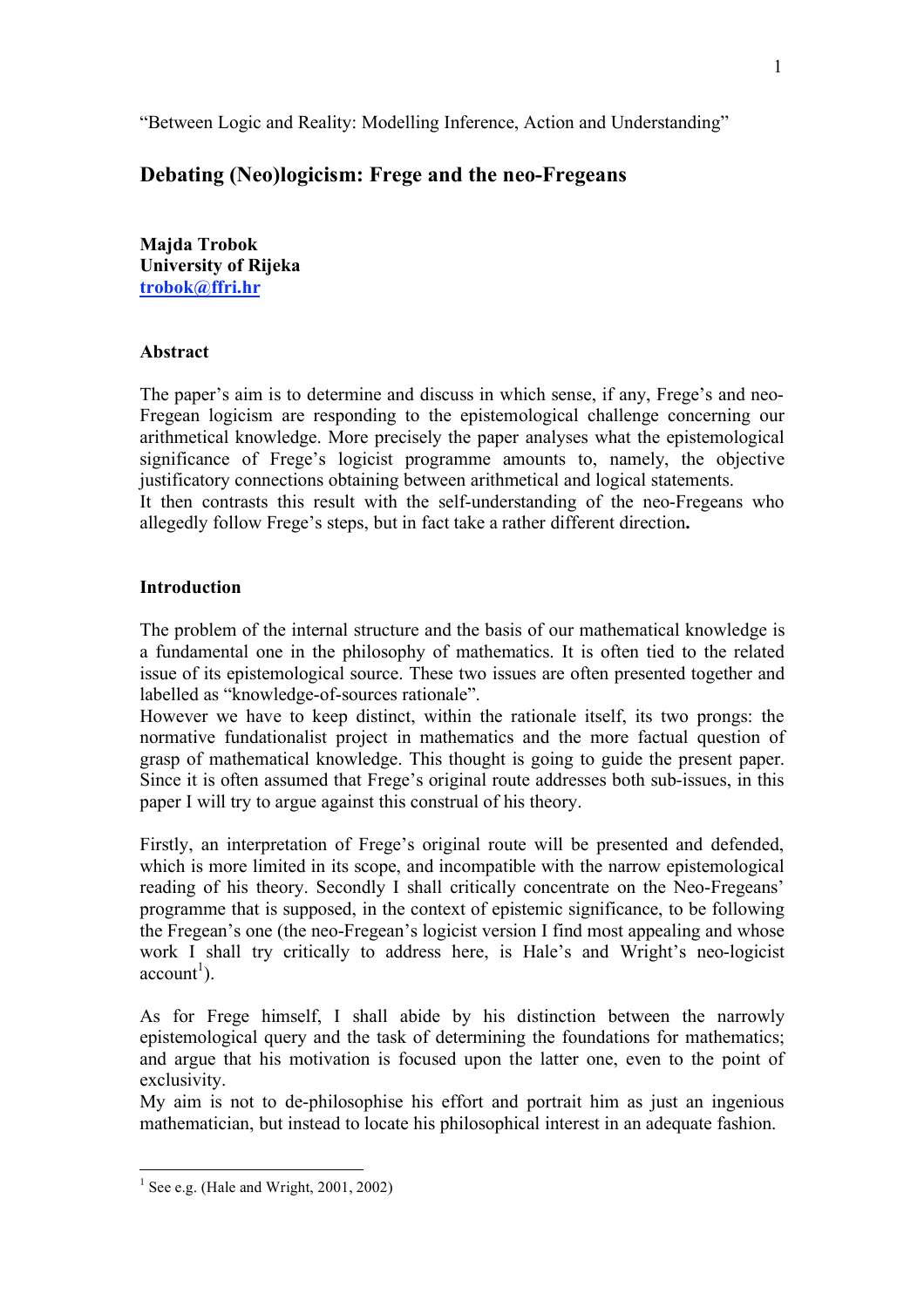In particular, as regards Hume's principle, the main target of the present-day debate, I will argue that Frege does not come to grasp and does not invite the reader to grasp natural numbers through Hume's Principle, so that to say that Hume's Principle offers an epistemological route is to reverse the order of things. In short, Hume's Principle has only a logico-semantic priority, not a genetic, source-related, epistemic one.

Neo-Fregeans, in contrast, talk about Hume's Principle and Frege's theorem in strongly epistemic terms as offering "one clear a priori route into a recognition of the truth of... the fundamental laws of arithmetic  $(...)$ .<sup>2</sup>

I shall argue, albeit very tentatively, for a pessimistic conclusion to the effect that the ultimate result of all these worthy efforts might be the failure in both Frege's aims, taken at face value: proving the analyticity of arithmetic and hence determining the foundations of mathematics to be uncontentiously solid since based of logic.

In the last section I very briefly evaluate a possible escape route for the neo-Fregean logicist, namely to sustain that we could truly stipulate Hume's principle, posit certain concepts and then check their having non-empty extensions. Such a way of stipulation *tout court* would not ask for numbers to be known in advance and would be close to the Hilbert-style implicit definition.

In that case Hume's Principle would represent an epistemic path for the knowledge of arithmetic and analysis.

Such a project would unfortunately be far away from Frege's goals, given his negative attitude toward Hilbert-style definitions.

I thus limit myself to the issue of fidelity of neo-logicism to its original paradigm; I leave it open that neo-logicism might have independent high qualities that would recommend it as the best course to take.

## **Frege's logicism**

Let me start from Frege as seen by contemporary commentators who stress the knowledge-of-sources rationale, in order to proceed to his own pronouncements a few paragraphs later.

In Frege's theory the knowledge-of-sources rationale would motivate the goal of establishing a variant of logicist view, i.e. the theses of epistemic dependence of mathematical knowledge on logical one and thus determining the epistemological source of the former.

According to Frege, mathematical objects were logical objects. Hence a knowledge of numbers calls for nothing beyond knowledge of logic and definitions.

(Hale, Wright, *The Reason's Proper Study*, p. 1 (Intro))

So, as far as Frege's logicist programme is concerned, in the neo-Fregeans' interpretation, it allegedly shows or aims to show how mathematical knowledge is based on our capacity to grasp mathematical objects by the specifically reasoning faculties of the mind. Following a well known tradition, they take Frege's insistence

<sup>&</sup>lt;sup>2</sup> Wright, On the philosophical significance of Frege's theorem, pp. 210.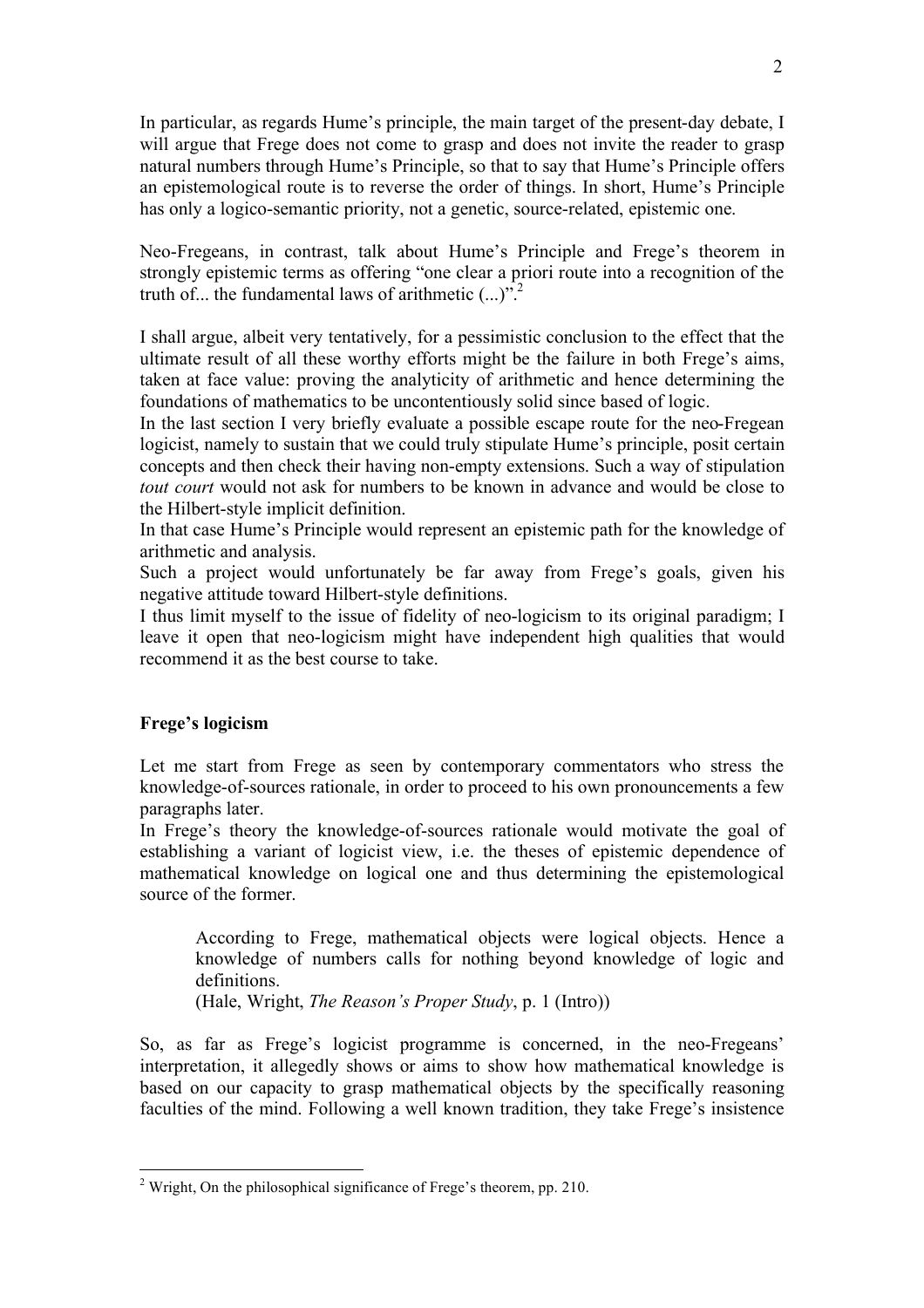on the semantic primacy of the sentential context as crucial, in conjunction with consideration of Hume's Principle:

Where neo-Fregeanism principally differs from Frege is in its taking a more optimistic view than Frege himself came to hold of the prospects for the kind of contextual explanation of the fundamental concepts of arithmetic and analysis—the concepts of cardinal number and real number—which he considered and rejected in the central sections (§§60-68) of Grundlagen. The proposal there under consideration is that the concept of (cardinal) number may be explained, in accordance with Frege's context principle, by fixing the sense of identity-statements linking canonical singular terms for its instances— terms of the form "the number belonging to the concept F", or more briefly "the number of Fs"and that this may be done by means of what is now widely called Hume's Principle (Hale, Wright, *The Reason Proper Study*, Intro, p.1-2)

Are we to accept such a reading of Frege's logicist project?

Let us start with few historical remarks. Following Bolzano's and his successors' steps in aiming to remove intuition and visual representation from arithmetic and analysis (if anything else, because it is misleading), Frege goes one step further.

Historically, the demand of getting a strongly rigorous proof for mathematical statements while ignoring the intuitionally based results and denying the role of our hunches goes back to the beginning of  $19<sup>th</sup>$  century and continue through the work of primarily Bolzano and Weierstrass. In 1872 Weierstrass famously discovers the existence of functions being continuous at each point of their domain but not being differentiable in any, which has contradicted most shockingly the mathematicians' intuitions about continuous functions. And he proceeds with the elimination of selfevidence and intuition from mathematical proofs in - what Lakatos labels as - "the Weierstrassian revolution of rigour" (Lakatos, 1976, 55).

Following such demand for rigour in mathematical proofs, Frege's further step consists in aiming to determine the justification and foundation for the basic mathematical proof-steps. He nicely confronts (*Grundlagen*, §2) his demand for vigour independently from the deductive confirmation of certain mathematical results with the demand for the improvement of Euclidean rigour, which brought to the additional study of the V Euclidean axiom and the consequently results:

…it lies deep in the nature of mathematics always to prefer proof, wherever it is possible, to inductive confirmation. Euclid proved many things that would have been granted him anyway. And it was the dissatisfaction even with the Euclidean rigour that led to the investigation of the Axiom of Parallels.<sup>3</sup>

Frege's further and deeper step leads him to the very foundation of mathematics. He is not however just interested in the groundwork of mathematics in the sense of determining the **justification** of mathematical statements, but also with the **rational order** by which such justification should proceed:

 <sup>3</sup> Wherever possible, the *Grundlagen* quotations are taken from (Beaney, 1997); alternatively they are from Austin's translation.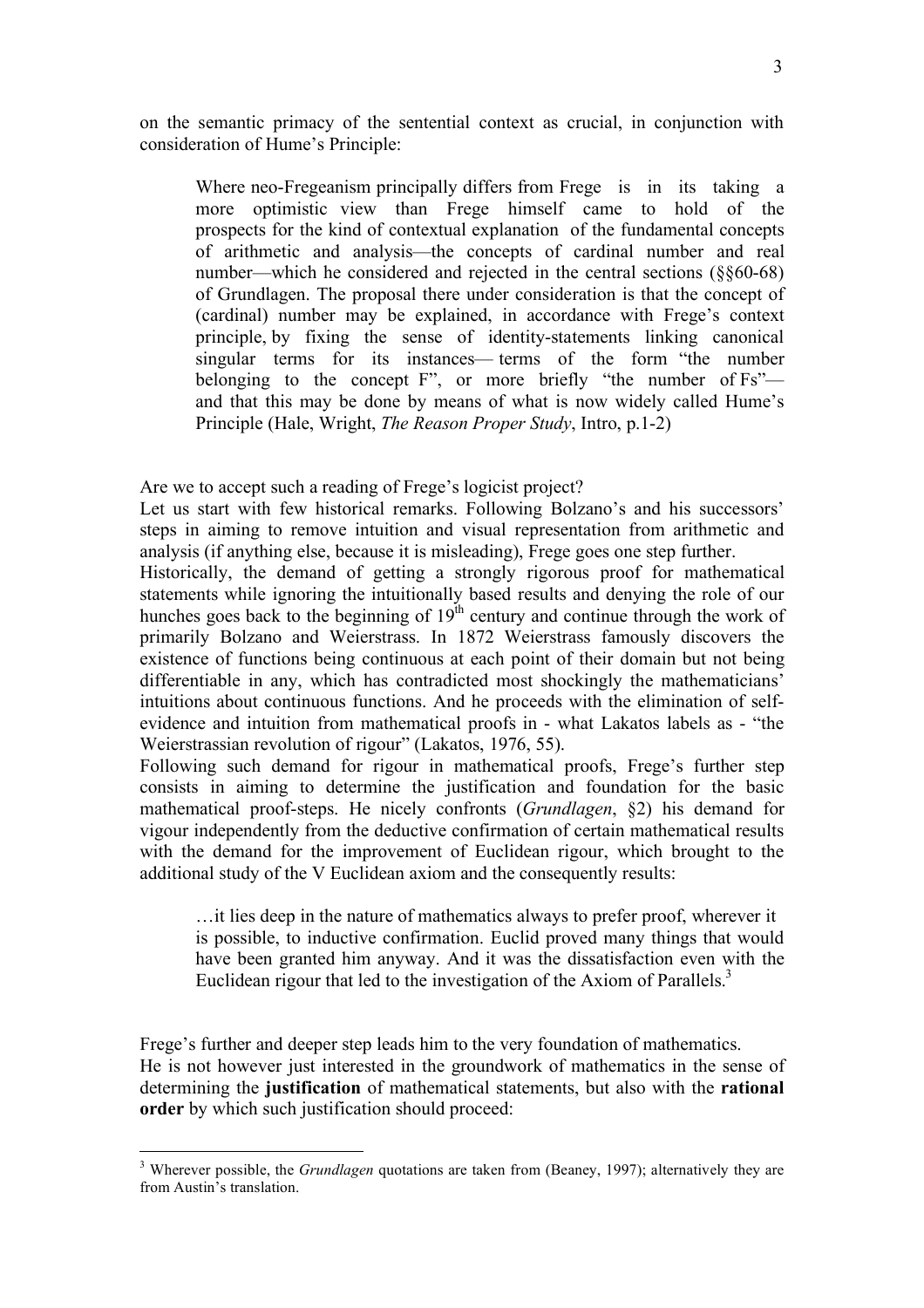After we have convinced ourselves that a boulder is immovable, by trying unsuccessfully to move it, there remains the further question, what is it that supports it so securely?

(Frege, *Grundlagen*, §2)

It is not just that mathematicians should be rigorous in their search for subjective certainty, they should also, indeed primarily, be concerned with the **objective** foundations of mathematical knowledge.

It is not enough any more to reduce a mathematical proof into rigorous, self-evident steps in order to be sure not to have based them on intuition - as Frege nicely points out to in *Grundlagen's* paragraph 2 - it is vital to determine the objective base, the foundations of mathematics. Since even what seems to be uncontentiously true, like the case with the fifth Euclid's axiom was, could turn out to be open to discussion and further analyses, and reveal the possibility of a different outcome (in the case of Euclid's axioms, of a different geometry based on the negation of his Axiom of Parallels).

The aim is hence to determine what it is that supports the arithmetical-boulder so securely, what makes the truth of arithmetical statements *objectively* "immovable".

Event though such a demand for reliable, objective foundations is not original (Descartes having famously stated it in his *Meditations*, in his search for the true order of knowledge), the way in which Frege tries to answer it **is** novel. His main idea is to show that mathematical theorems are truths of logic, "analytic", i.e. derivable from general laws of logic and definitions.

And since logic is the arbiter of all things, in the sense that everything existing objectively has to obey the laws of logic, by proving arithmetic to be reducible to logic, we prove it to be securely grounded, objectively true.

The question to point out to is the one that concerns the existence of epistemic connotation of such a project. I will try to argue for a negative answer.

Many authors (e.g. Dummett, Kitcher, Martin-Löf) find analyticity to be for Frege an **epistemic** concept, turning on how a proposition is knowable.<sup>4</sup>

I think the two aspects, foundationalism and epistemology, are to be distinguished, the former being Frege's main concern, the latter not being one at all.

I will argue for it in several steps. I will distinguish the less usual notion of justification, namely the logico-semantical one from its more usual counterpart, i.e. the subject's justification, and argue that Frege is interested in the former one, relying on an analyses of the main *Grundlagen* passages; along the way I will briefly take a critical look on the work of those more recent authors who endorse the view that Frege's programme is epistemological in their, justification centred meaning of the term.

The upshot will be that Frege's logicist project concentrates on the justificatory links between arithmetic and logic, where the notion of justification is logico-semantical (in the sense of objective grounding), not subjectively epistemological. More particularly, in connection with Hume's principle, I will endorse the view that the factual query about our mathematical knowledge does not find its answer in the grasp of the

 $\frac{1}{4}$  $4$  See (Dummett, 1991), (Kitcher, 1979), (Martin-Löf, 1996), (Shapiro, 2004).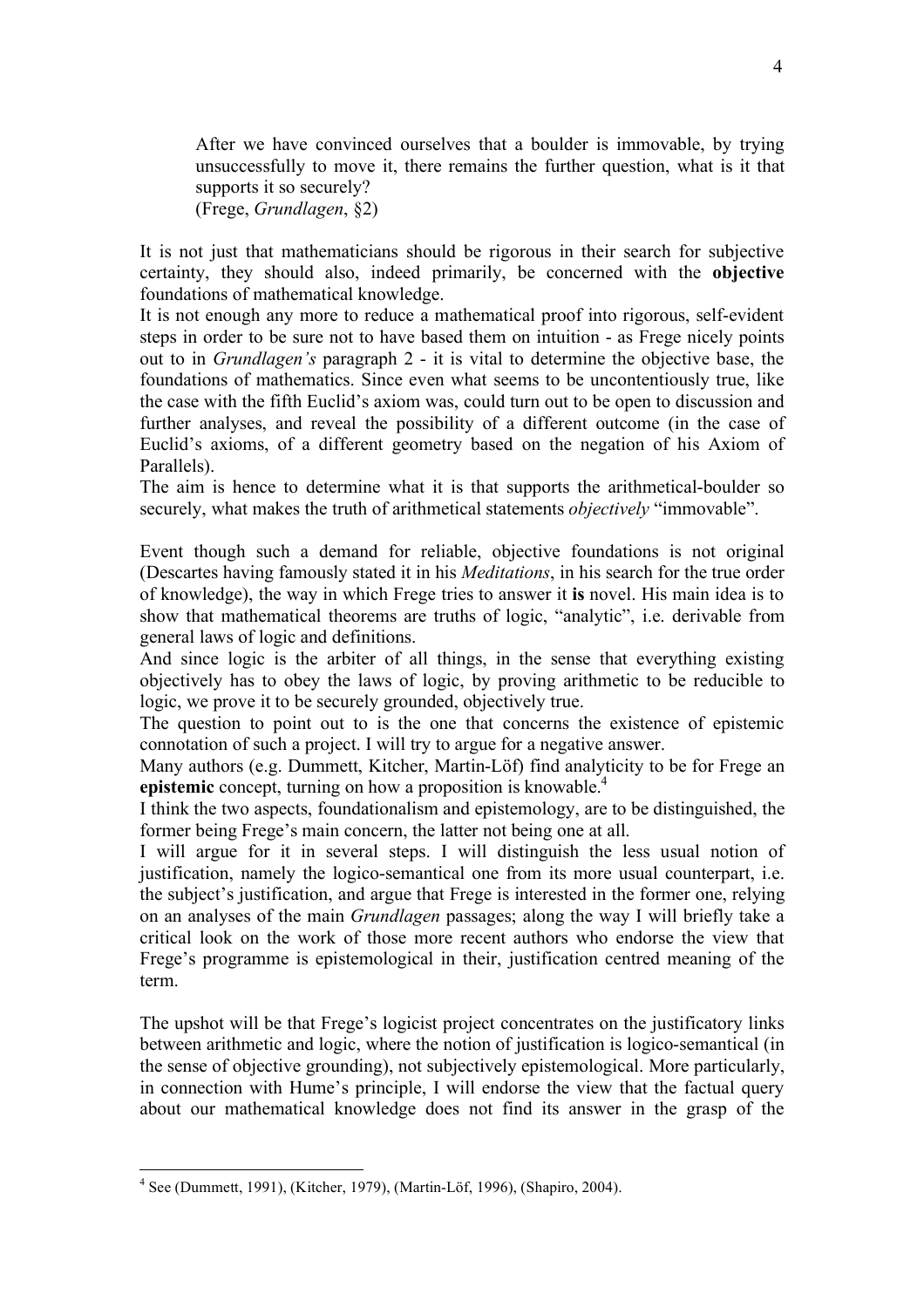Principle, since its function is limited to its logico-semantic aspect, leaving the canonically epistemic one open.

Let us start with the definition of analyticity. In *Grundlagen* (§3), Frege says:

> When ... a proposition is called *a priori or analytic* (italics mine) in my sense,… it is a judgment about the ultimate ground upon which rests the justification for holding it to be true … The problem becomes … that of finding the proof of the proposition, and of following it up right back to the primitive truths. If, carrying out this process, we come only on general laws and on definitions, then the truth is an analytic one…if, however, it is possible to give the proof without making use of truths which are not of a general nature, but belong to the sphere of some general science, then the proposition is a synthetic one.

This suggests that we should distinguish two notions of justification. The quotation above exemplifies the first one, objective logico-semantical notion of justification**.**  The more usual notion of justification is less concerned with the nature of truths and more with the cognizers's thinking process, it is subject's justification that sometimes has to do with the structure of his belief-system and sometimes with the normative aspects of the very genesis of his beliefs. The two notions are independent, or so I shall argue.

Although Frege uses terms like justification, which to the contemporary reader may sound explicitly epistemic, his actual description of the object of his interest reduces it to logical semantic relations and their patterns. Contrary to what contemporary epistemologist<sup>5</sup> would choose to do, Frege explicitly places together the notions of aposteriori and analytic (the distinction being notably introduced in paragraph 3) and clearly distinguishes

The question of how we arrive at the content of a judgment … from the question as to how we provide the justification for our assertion. (*Grundlagen*, §3)

The notions of analyticity and aposteriority are joined in the context of determining "the ultimate ground on which the justification for holding... (a proposition  $- MT$ ) to be true rests." Frege hence does not follow the contemporary habit of locating the aposteriori into the epistemic domain and the analytic to the logico-semantical one, thus assigning them to completely disjoint fields of investigation.

For Frege the notion of justification clearly belongs to mathematics rather than to the matters concerning cognizer's mind, and is thus logico-semantical.

In this case the question (of apriority-MT) is removed from the domain of psychology and assigned to that of mathematics, if it concerns a mathematical truth.

(*Grundlagen*, section 3)

 <sup>5</sup>  $<sup>5</sup>$  See e.g. (Burge, 2005).</sup>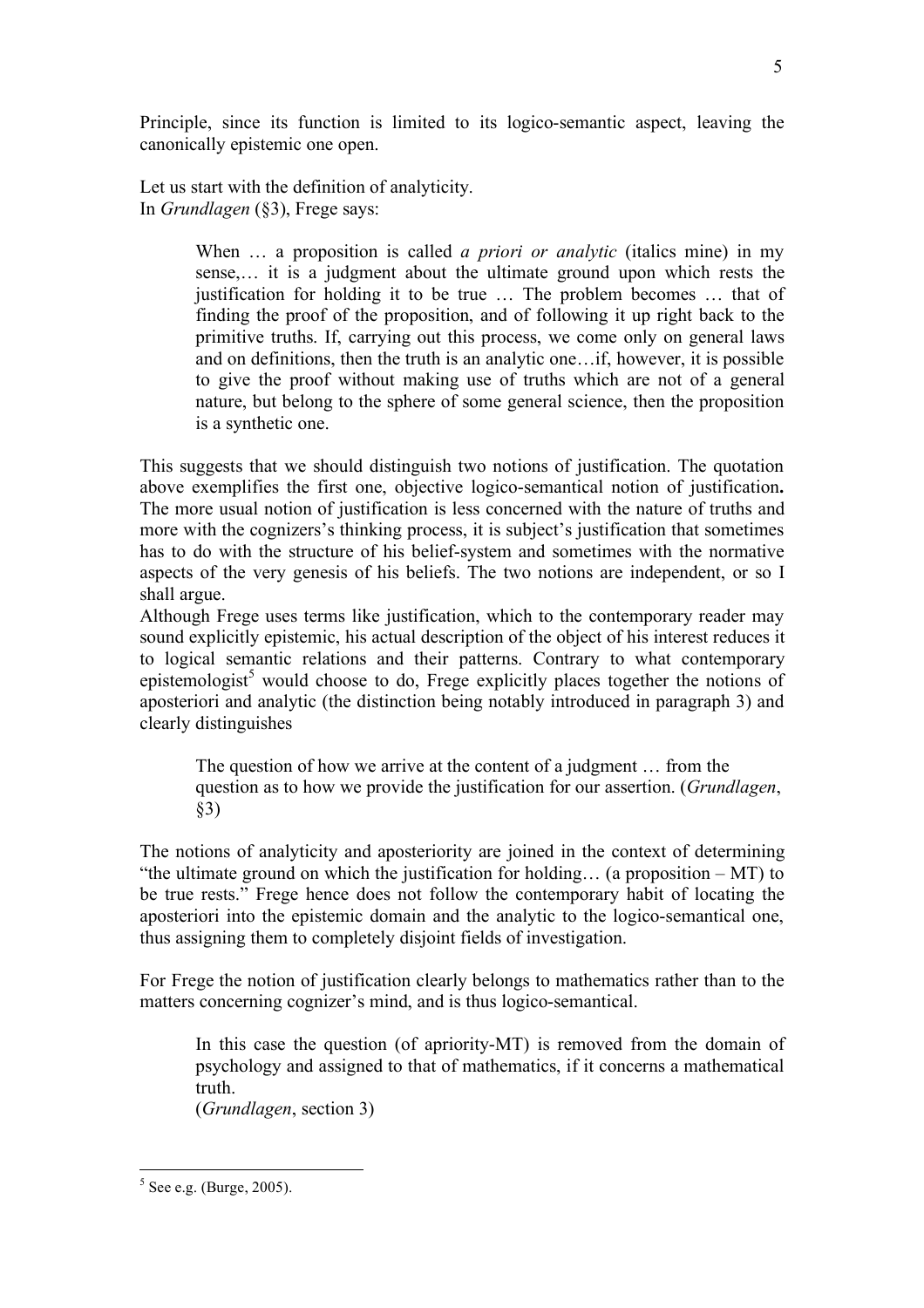I want to take Frege's move seriously, and following what I see as his intention, contrast the logico-semantical notion of justification, in the sense of objective grounding, with this second one, more at home on contemporary epistemology, that I shall call genetic, source-related.

One could object that there is an intermediate domain of judgement available, the one of epitemic normativity which is neither psychological in the naturalist sense, nor purely non-epistemic in the radical sense of being independent from cognizer's justification. Ironically, for the present context, such normativity has been taken by Burge (Burge, 2005) as being central for Frege's project.

I do not however see elements of epistemic normativity in Frege's writings, his programme being about reducing mathematics to logic with the aim of proving it being "immovable". The reduction of mathematics to logic is not an epistemic result, in any possible sense of the word. It may have epistemic consequences, for instance, helping mathematicians by enhancing the clarity of their grasp of fundamental mathematical notions, but it is itself not an epistemic move. After all, the epistemic path taken by the great mathematicians did very well in the history of mathematics without being logicist in its root, nor Frege criticizes it as such except for its not being sufficiently well founded, lacking the needed rigour.

We shall need the distinction between logico-semantical and genetic, source-related notions of justification a few lines below, in connection with the crucial move - the appeal to Hume's Principle. The move will be introduced by providing some backgroud.

The lynch-pin of Frege's logicism is clearly the claim that mathematics – more precisely arithmetic and analysis – is reducible to logic. Since mathematical statements are reducible to logic, we can determine their foundations via logic alone. And the task of reducing arithmetic, i.e. defining basic arithmetical terms such as numbers in logical terms only has, as such, no epistemic connotations. Shapiro, for example, even though he initially represents the programme as an epistemic one, at one point concludes by saying that:

Perhaps this notion of foundation is as metaphysical as it is epistemic, despite the use of notions like 'proof' and 'justification'. It is not a question of whether we know, for example, that  $7 + 5 = 12$ , to take Frege's (and Kant's) own example. There is really no question but that we do know that. Nor is it a question of how we know that  $7 + 5 = 12$ . We knew that proposition long before the foundational work began. Moreover, our own knowledge did not need to go, and in fact did not go, via the proposed founding definitions. We just did the sum. Frege was interested in objective grounding relations among propositions, perhaps something along the lines of Bernard Bolzano's ground–consequence relation. This seems to drive a wedge between the state of being justified and the ultimate ground or justification of a proposition. (Shapiro, 2004, Foundations of mathematics: Metaphysics, epistemology, structure *The Philosophical Quarterly*, Vol. 54, No. 214, pp. 22-23)

I would add that such a notion of foundation in which, as Shapiro rightly points out, the main task is to determine objectively based relations among arithmetical and logical truths is clearly and exclusively logico-semantical, i.e. metaphysical.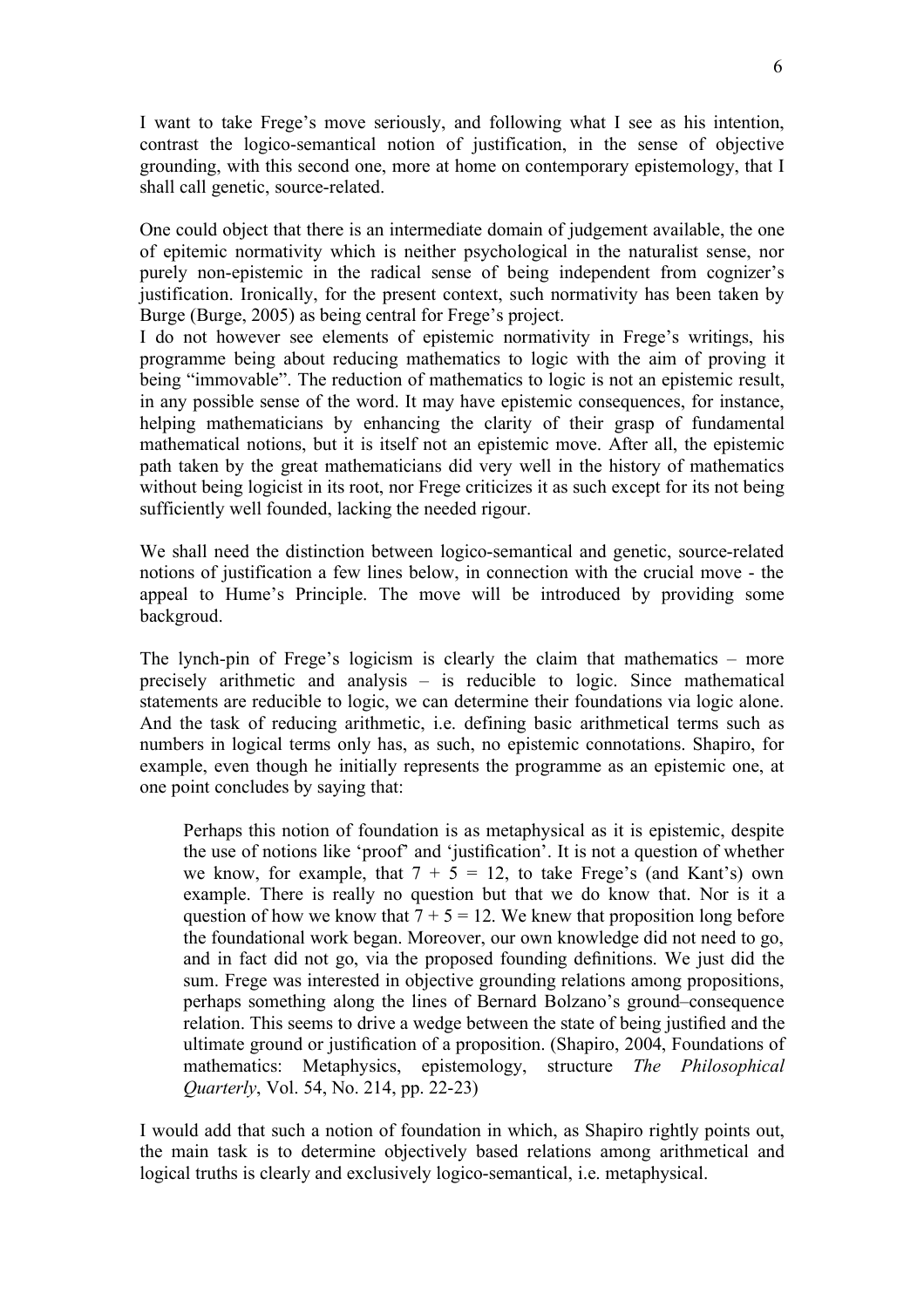The thesis that numbers are logical objects as well as the logico-semantical analyses of basic arithmetical truths and definitions have, as such, no epistemic connotations in the sense of determining how we perceive such relations and, more importantly, how the basic mathematical concepts and truths are epistemically accessible in the first place.

What about the epistemic aspect of analyticity?

Frege himself points out to the distinction between the epistemological query and the problem of determining the foundations for mathematics; he namely asserts:

It frequently happens that we first discover the content of a proposition and only then provide a rigorous proof in another, more difficult way, by means of which the conditions of its validity can often also be discerned more precisely. Thus in general the question as to how we arrive at the content of a judgement has to be distinguished from the question as to how we provide the justification for our assertion.(*Grundlagen*, §3)

…This would make them analytic judgments, despite the fact that they would not normally be discovered by thought alone; for we are concerned here not with the way in which they are discovered but with the kind of ground on which their proof rests; or in LEIBNIZ'S words, "the question here is not one of the history of our discoveries, which is different in different men, but of the connexion and natural order of truths, which is always the same." (*Grundlagen*, §17)

The aim of a proof is to "place the truth of a proposition beyond all doubt"  $(\S 3)$ ; in the case of mathematics it amounts to demanding "that the fundamental theorems of arithmetic, wherever possible, must be proven with the greatest rigour; since only if the utmost care is taken to avoid any gaps in the chain of inference can it be said with certainty upon what primitive truths the proof is based" (§4).

And we do that through our reason since

for what are things independent of the reason? To answer that would be as much as to judge without judging, or to wash the fur without wetting it. (Frege, *Grundlagen*, §26)

It is interesting to contrast Frege's detailed articulation of logico-semantical relations with his very short, and to many interpreters puzzling remarks that do concern epistemic matters. He offers little in the way of explicit argument on how we actually grasp mathematical objects, the solution of what sustains the "mathematical boulder" so securely being the objective of his logicist project. This solution is to be found with no appeal to our intuitions or representations, but relying exclusively on reason. However, and this might suggest the direction towards the solution of the epistemic puzzle, the laws of reason being the laws of logic. Ultimately, the rules of logic being for him those of reason, he foreshadows the epistemic route for grasping the rules of logic, encompassing arithmetic as well.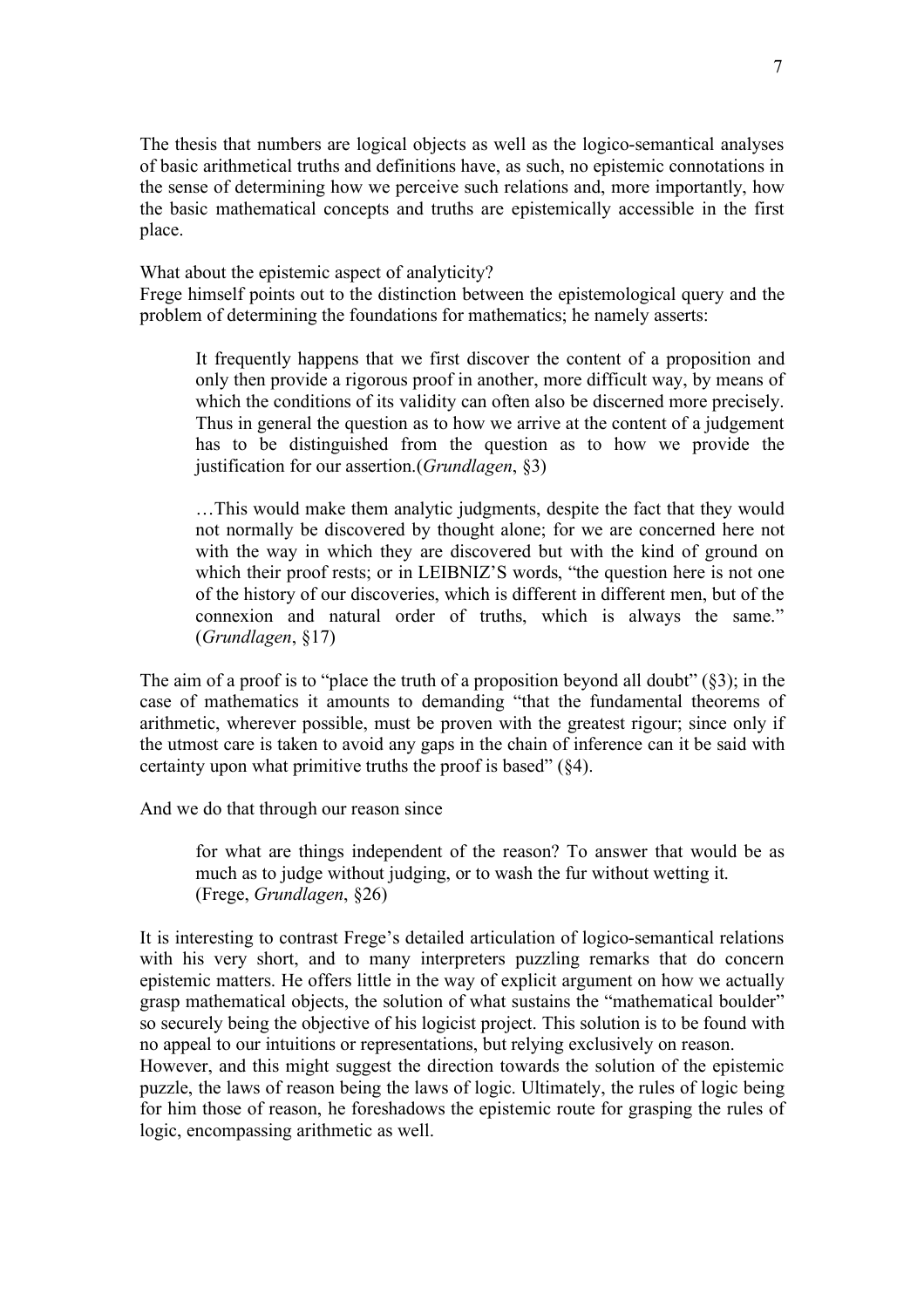I would like to illustrate and further document this reading of Frege by applying it to one of the central topics of Frege's project, indeed the one that has been turned into *the* central topic by the neo-Fregeans.

In the route of proving in the *Grundlagen* that natural numbers are reducible to logical laws and definitions, Frege introduces (what Boolos names<sup>6</sup>) Hume's Principle.

Hume's Principle (HP):  $\forall$ F  $\forall$ G (n(F)=n(G) <=> F $\approx$ G) F, G - concepts;  $n(G)$  - the number of G's;  $\approx$  equinumerosity relation

Let us apply our distinctions to this crucial move.

Hume's Principle represents for Frege a possible step in his logicist project. How we grasp Hume's Principle remains in *Grundlagen* without an answer. What is certain is that Frege's aim is to characterize the already known (mathematical) objects – natural numbers, more precisely to offer the criterion for their identity.

In the introductory paraghraps to the Hume's principle, i.e. while reading the last paraghraps of the *Grundlagen* (in particular §62), one possibile impression/reading is that the mode of presentation that Frege introduces is intrinsically an epistemic concept, as many authors have pointed out to (most famoulsy Dummett). That, if being the case, would colour Frege's logicist project with epistemic connotations.

In an alternative construal though, the mode of presentation is not related to the query of grasp of mathematical knowledge.

The fact being that for centuries mathematicians have grasped and managed to grasp properties of mathematical objects without knowing their mode of presentation endorsed by Frege. The mode of presentation in Frege's terms is objective, mathematicians can either fail to grasp it (as they did for centuries) or succeed in doing so (as in Frege's case).

We might take as an example the Earth and its mode of presentation as an object that is a planet through the propertiy of being visibile by virue of the light from a star reflected off its surface and that is (not-perfectly) sherical in its shape. Notwithstanding this mode of presentation, the Earth had been perceived as flat by astronomers now and again in the Middle Ages (even though is safe to say that mankind has known for 2000 years that the Earth is spherical, since Pythagoras' formulation)

The mode of presentation thus, construed as the way an object present itself to the world, does not reveal per se its epistemic accessibility. In this sense, it does abide by a reading of Frege's project that lacks epistemic connotations.

 <sup>6</sup> The principle has been called Hume's Principle by Boolos (in 'The consistency of Frege's *Foundations of Arithmetic*', in his 1998, *Logic, Logic and Logic*). Boolos gave it this title because it recalls a remark in Hume's *Treatise* (Book I, Part iii, Section 1, par. 5), and because Frege quotes Hume in *Grundlagen* (§63):

when two numbers are so combin'd, as that the one always as unite answering to every unite of the other, we pronounce them equal…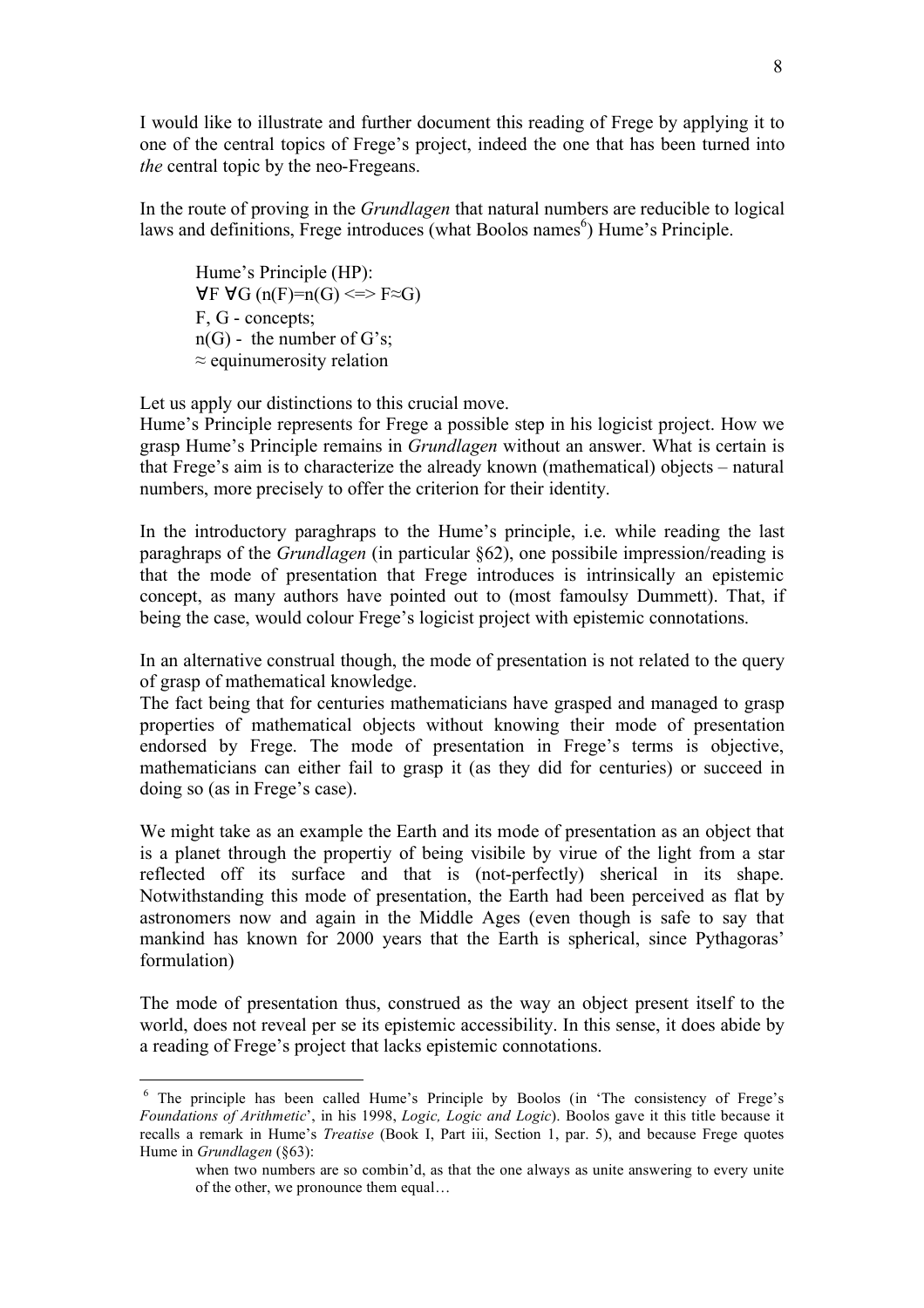Frege's example with Venus might look as a counter-example to my argument but, Frege characterizes the object itself merely as heavenly body; the component "star" in the "Morning star" and "Evening star" is, at least for Frege himself, a semantically inert part of the two proper names.

The aim of Frege's project is hence to get a description of arithmetic based on logic, giving mathematics the grounds for security and truth it needs.

I would like to claim that Frege does not grasp and does not invite the reader to grasp natural numbers through HP, so that to say that HP offers an epistemological route is to reverse the order of things.

Hume's Principle has a logico-semantic priority, not a genetic, source-related, epistemic one.

Let me briefly argue for this.

Firstly, Hume's Principle got formulated after twenty centuries of mathematical development. From a purely mathematical point of view, mathematicians from ancient Greeks to modern number theorists have developed the theory of numbers to its full extent.

Of course, as Frege points out, there are still philosophico-mathematical problems concerning "a concept that is fundamental to a great science" that remain open, and such an investigation of the concept of number is a task that mathematicians and philosophers should share. But, his approach is "more philosophical that many mathematicians may deem appropriate". (*Grundlagen*, Intro).

Frege is able to introduce HP due to his knowledge of mathematics in details; what he does is to encapsulate in HP the criterion of identity for mathematically well known objects.

That Frege depicts, instead of stipulating, natural numbers is also implicit both in the Caesar problem and in Frege's approach toward the so-called Hilbert-style implicit definition.

Firstly, when Frege says we know Cesar is not a number, THIS proves that in thinking of numbers he has in mind very specific (abstract) objects, because he talks about identities of the form: the number of  $F=x$ , where x is not a number. But in order to know that x is not a number, i.e. that the identity is a mixed one, we have to know what numbers are, and this is something we could have not possibly come to know just by positing Hume's Principle.

His asking whether Caesar is a number is a picturesque way of inquiring whether Hume's Principles leaves the truth value and hence the meaning of so-called "mixed" identities (like Caesar=5) undetermined. His positive answer to it suggests that positing Hume's principle is not a way to actually get the "extreme example" clarified. However, we know too well that Caesar is *not* a number. As Frege points out, "naturally, no one is going to confuse [Caesar] with the [number zero]…(§62).

So contrary to what someone might suspect, there is no vicious circle involved here, since Cesar's not being a number is a fact uncontentiously known by us prior to positing Hume's Principle.

Secondly, Frege's approach toward Hilbert-style implicit definition (usually presented as a set of axioms) is due to his view of what the aim of a (implicit) definition amounts to and is extremely critical: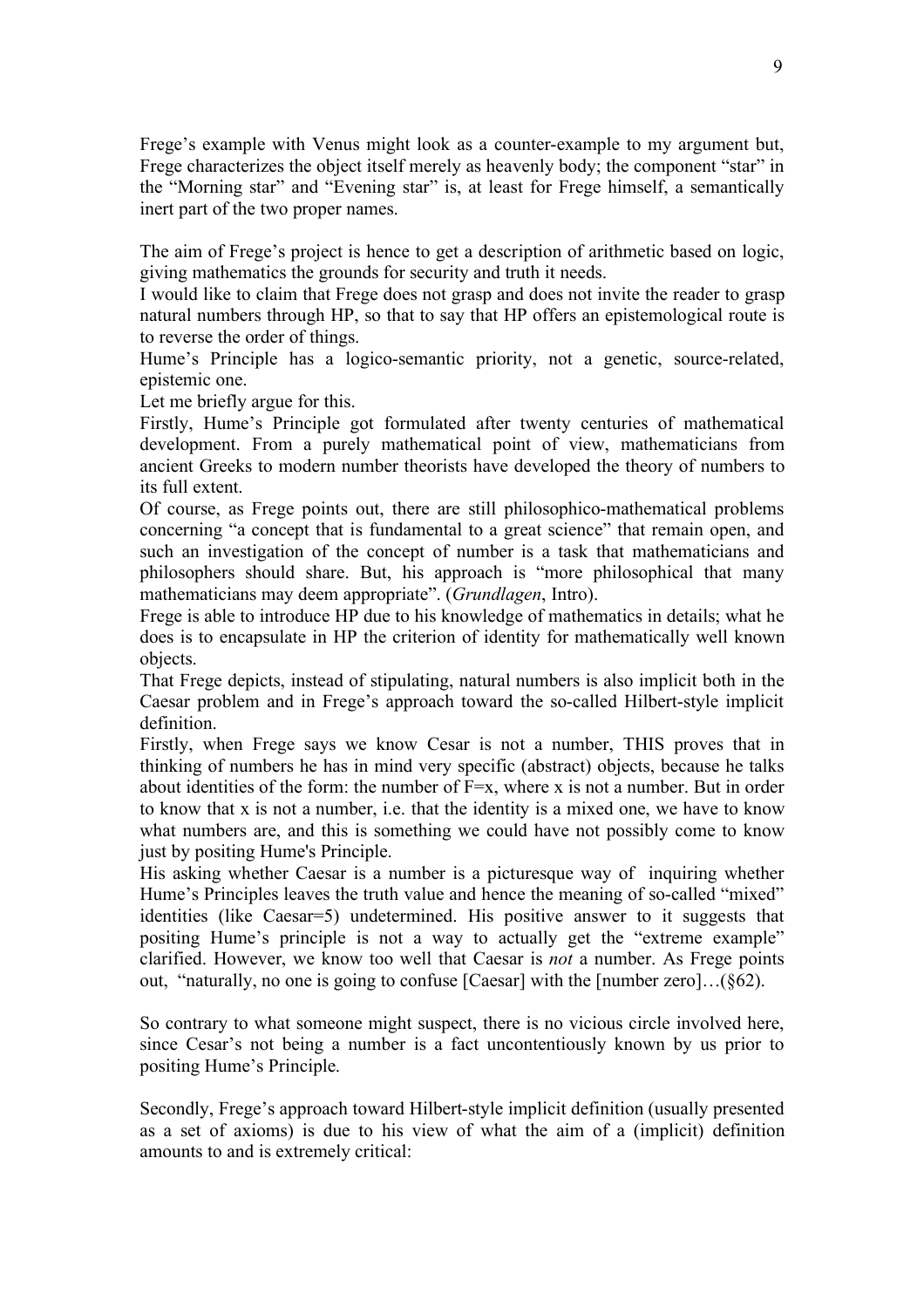…axioms and theorems can never try to lay down the meaning of a sign or word that occurs in them, but it must already be laid down

I shall return to the issue regarding implicit definitions when discussing neo-logicism.

Let me pass to apriority in general.

By Frege's own elucidation in §3 apriority amounts to "provide a proof from completely general laws, which themselves neither need nor admit of proof" (and from definitions not belonging to some specific area of knowledge – as Frege points out in the same paragraph). (Reader str. 93)

Such a concept is hence about the ultimate ground on which the logico-semantic justification for holding a (mathematical) proposition to be true rest upon  $-$  and as such is not epistemic.

It is not about "the psychological, physiological and physical conditions that have made it possible to form the content of the proposition in our mind". After all, prior to determining the proof we have to **know** what is the assertion whose truth we want to establish.

Frege hence (not just in *Grundlagen*) settles the question as to whether analyticity is an epistemic concept in the negative. Hume's Principle does not offer an epistemic route for grasping (natural) numbers, but rather a way for knowing/determining the ground for taking mathematical propositions to the true.

#### **What about neo-Fregean logicism?**

Contemporary neo-Fregean logicism attempts to vindicate the spirit, if not the letter, of the basic doctrines of Frege's logicism, by developing a systematic treatment of arithmetic that approaches the requirements of Frege's doctrine while avoiding the contradictoriness of Basic Law V.

The aim of neo-logicism is to develop branches of mathematics from abstraction principles and it is primarily an epistemological programme. As Shapiro points out:

Neo-logicism is, at root, an epistemological program, attempting to determine how mathematical knowledge can be grounded. We can know facts about *the natural number* by deriving them from HP.

(Shapiro, 2000, *Introduction* to the Abstraction and Neo-Logicism Special Issue, *Philosophia Mathematica*, Vol. 8, II, p.99)

Neo-Fregeans are themselves explicit on this one:

The neo-Fregean thesis about arithmetic is that knowledge of its fundamental laws (essentially, the Dedekind-Peano axioms) – and hence of the existence of a range of objects which satisfy them – may be based a priori on Hume's Principle

(Wright, 'Is Hume's Principle Analytic', in Hale and Wright, 2001, *The Reason's Proper Study*, p.321)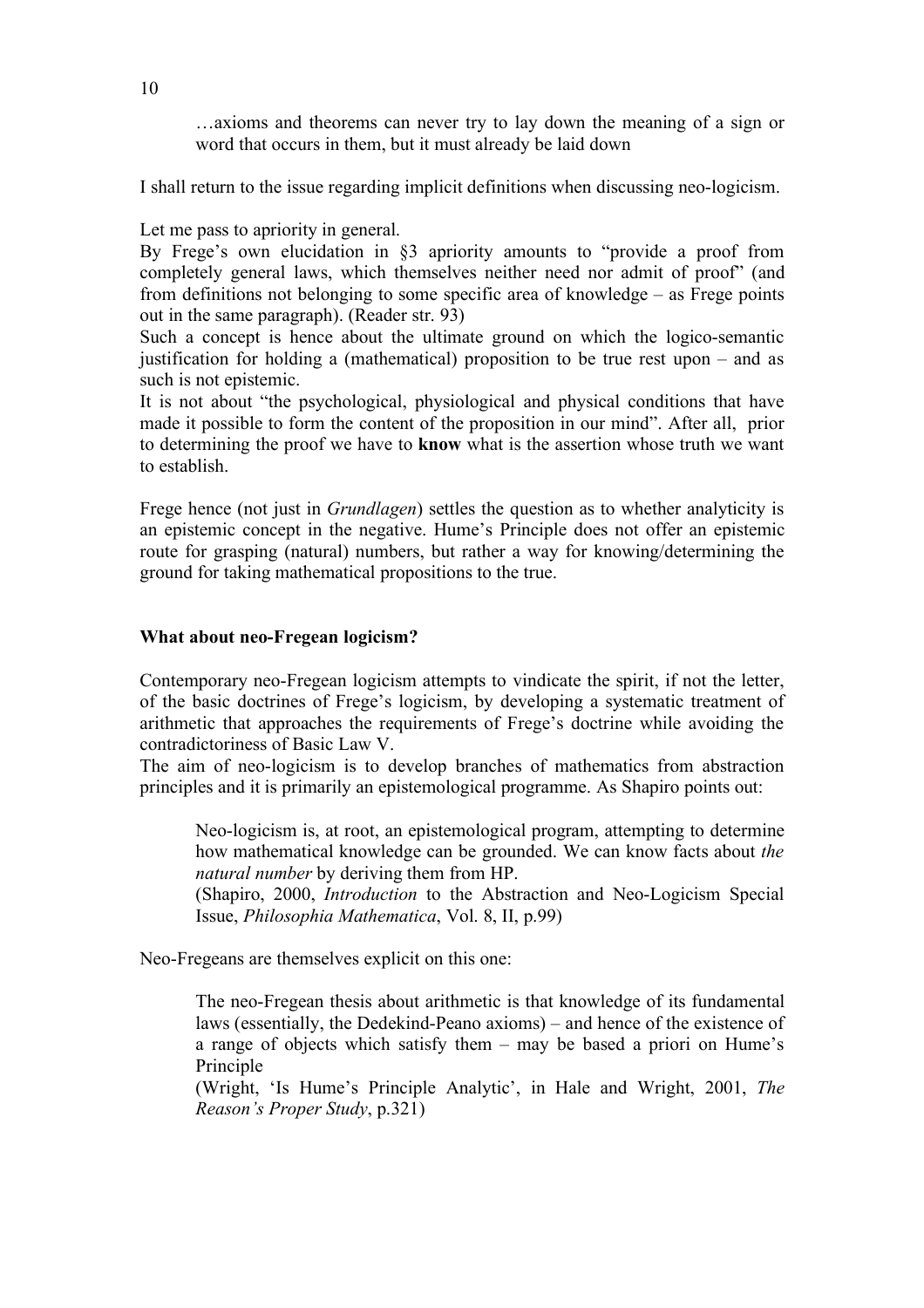Neo-Fregeans<sup>7</sup> maintain that it is possible, following Frege himself, to define by stipulation abstract sortal concepts - that is concepts whose instances are abstract objects of a certain kind. What has to be stipulated is the truth of an abstraction principle.

The general form of an abstraction principle is the following one:

 $\forall f \forall g (\sum(f)=\sum(g) \iff f \approx g)$ 

f and g - variables referring to entities of a certain kind (objects or concepts usually),  $\Sigma$  - a higher-order operator which forms singular terms when applied to f and g, so that  $\sum(f)$  and  $\sum(g)$  are singular terms referring to objects, and  $\approx$  - an equivalence relation on entities denoted by f and g

It is abstraction principles which are supposed to bear the main burden of the task of reconciling logicist or neo-Fregean logicist thesis that arithmetic and analysis are pure logic. In so far as they are stipulations they can aspire to explain in one stroke both how logic can be committed to abstract objects, and how it is possible to have knowledge of these objects.

The neo-logicists claim that

… we can account for the necessity of at least the basic arithmetic truths and how these truths can be known a priori. (Shapiro, *The Measure…*, p.71)

In particular, the principle neo-logicists concentrate on is our already discussed Hume's Principle.

If such an explanatory principle. . . can be regarded as *analytic*, then that should suffice at least to demonstrate the analyticity of arithmetic. Even if that term is found troubling,. . . it will remain that Hume's Principle like any principle serving implicitly to define a certain concept will be available without significant epistemological presupposition to one who has mastery of the concept it configures. . . So one clear a priori route into a recognition of the truth of... the fundamental laws of arithmetic. . . will have been made out.

 So,... there will be an a priori route from a mastery of second-order logic to a full understanding and grasp of the truth of the fundamental laws of arithmetic. Such an epistemological route... would be an outcome still worth describing as logicism. . .

(Wright, On the philosophical significance of Frege's theorem, in Hale and Wright, 2001, *The Reason's Proper Study*, pp. 279-280)

According to the neo-Fregeans, following Frege's priority of syntax thesis, the required condition for singular terms to refer is they occur in true statements (leaving aside for the moment some well known qualifications).

<sup>-&</sup>lt;br>7  $^7$ See e.g. (Hale, 1999).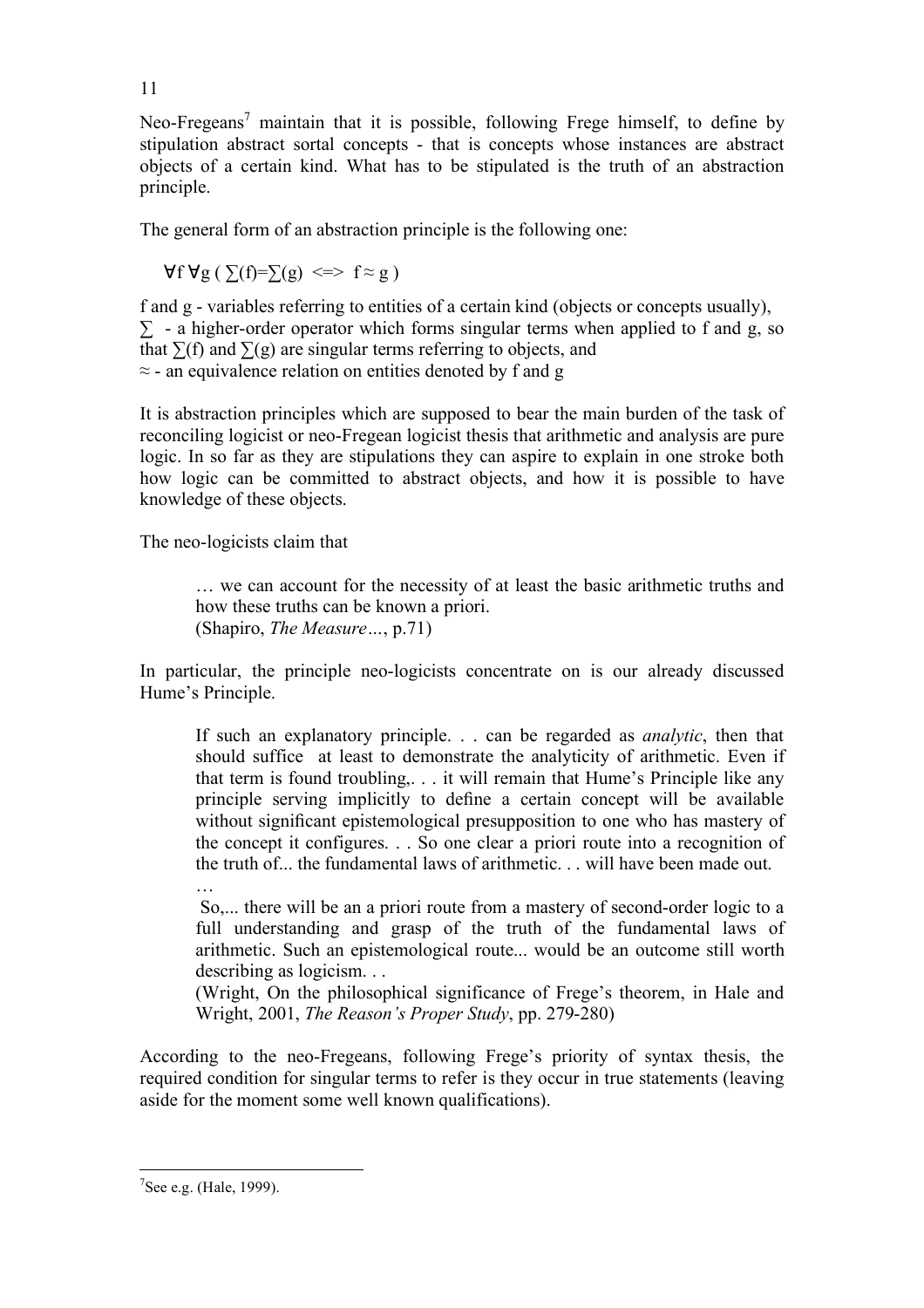The idea that abstraction principles are a legitimate way of introducing mathematical theories is problematic, since some of them, as the infamous Basic Law V, are inconsistent.

I shall concentrate in this talk on the epistemic aspect of it. It seems to me that the burning epistemic problems of neo-logicism get projected back upon Frege; in other words that Frege is being wrongly accused of something he does not actually assert. In contrast, neo-Fregeans themselves insist on the epistemic route so that they are, differently form Frege, explicit in taking their programme to be fundamentally an epistemic one.

They begin in a modest way talking in terms of explanation:

…by stipulating, that the number of *F*s is the same as the number of *G*s just in the case the *F*s are one-one correlated with the *G*s, we can set up *number* as a sortal concept, i.e. that Hume's Principle *suffices* to explain the concept of *number* as a sortal concept.

(Hale and Wright, *The Reason's Proper Study*, p. 15)

However, they also propose a stronger claim of an a priori route for grasping the concept of number and deriving the basic laws of arithmetic via Frege's theorem.

The problem of distinguishing the fundationalist project from the epistemological one appears more acute in the neo-Fregean's programme since they state it explicitly.

Hume' Principle allegedly gives us reasons for treating mathematical knowledge as being *a priori*, by offering an *a priori* route for acquiring mathematical knowledge, germane to the rationalist epistemology.

According to neo-Fregean logicists Frege's logicism was correct in all main respects except for two points: Frege overestimated the significance of Caesar problem and underestimated the significance of Frege' s theorem (the derivation of the axioms of arithmetic from Hume's Principle in second-order logic)

In order to avoid appealing to the disastrous Basic Law V, neo-Fregean logicists famously do not follow Frege all the way, they advocate instead adding Hume's Principle to the second-order logic as a supplementary axiom, sustaining that Frege's theorem gives reason for grounding the claim that arithmetic is analytic in Hume's Principle.

As I have said at the outset, the result is the failure in both Frege's aims, taken at face value: proving the analyticity of arithmetic and hence determining the foundations of mathematics to be uncontentiously solid since based on logic.

Neo-logicism does not prove (Frege's) analyticity of arithmetic since Hume's Principle is **not** a law of logic, as Boolos pointed out long time ago.

Instead, they say that the fact that adding Hume's Principle to second-order logic results in a consistent system that suffices for a foundation of arithmetic (all the basic laws of arithmetic are derivable within the system) and that this "constitutes a vindication of logicism, on a reasonable understanding of that thesis<sup>38</sup>.

But if Hume's Principle is not a law of logic, in what sense is logicism vindicated? Next, what about the apriorist epistemology?

Neo-Fregeans sustain that

 <sup>8</sup> Hale and Wright, Logicism in the twenty-first century, in Shapiro (ed.), 2005, *The Oxford Handbook of Philosophy of Mathematics and Logic*, p.169.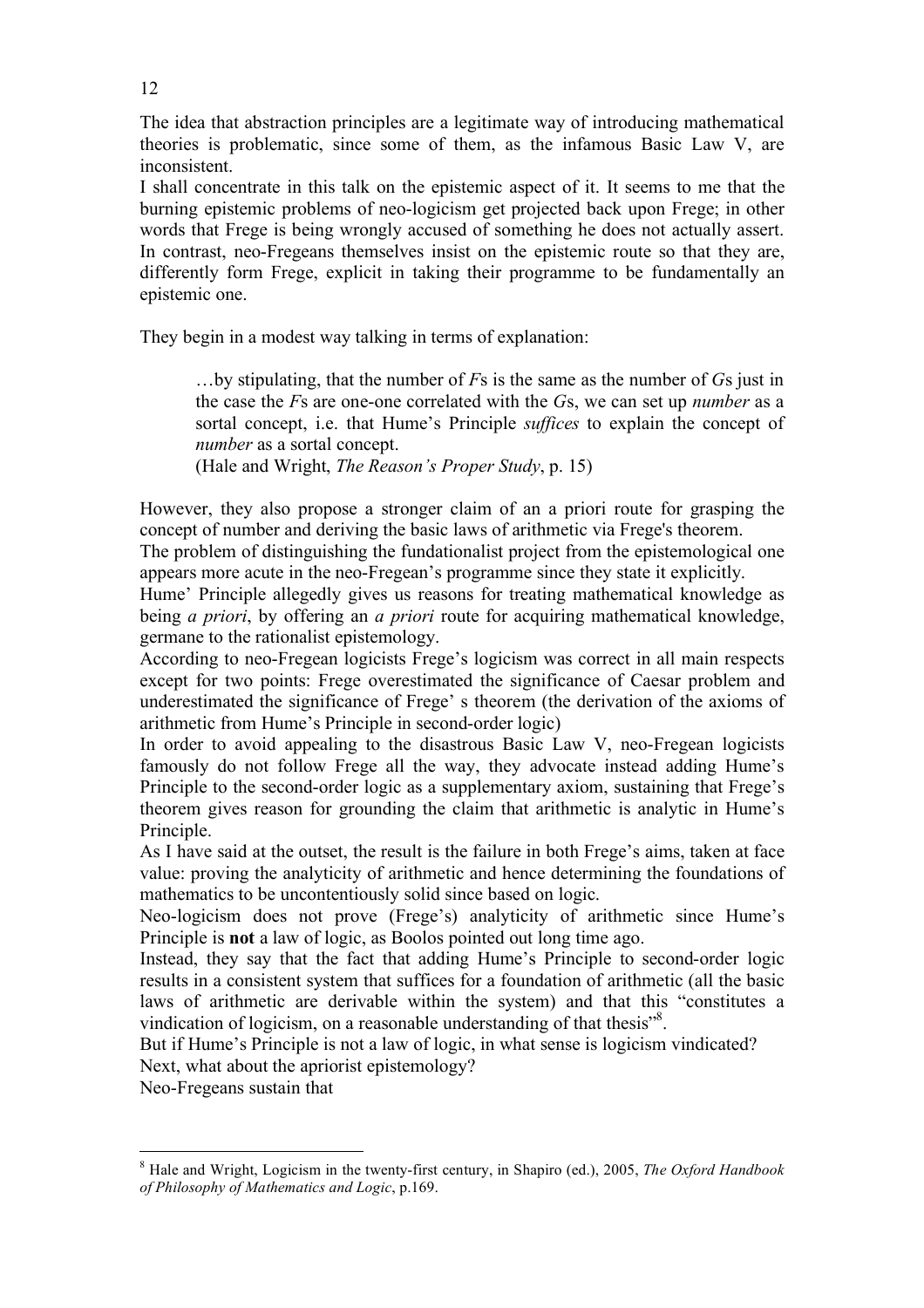…the case for the existence of numbers *can* be made on the basis of Hume's Principle, and it is important to the neo-Fregean that this should be so, precisely because it provides for a head-on response to the epistemological challenge posed by Benacerraf's dilemma.

…provided that facts about the one-one correlation of concepts – in the basic case, sortal concepts under which only concrete objects fall – are, as we may reasonably presume, unproblematically accessible, we gain access, via Hume's principle and without any need to postulate any mysterious extrasensory faculties or so-called mathematical intuition, to corresponding truths whose formulation involves reference to numbers.

(Hale and Wright, Logicism in the twenty-first century, in Shapiro (ed.), 2005, *The Oxford Handbook of Philosophy of Mathematics and Logic*, p.172-3)

Even though Wright insightfully emphases that in every epistemic project there are presuppositions that have to be assumed on trust, without evidential justification (in order to avoid an infinite regress), I find the question of how we grasp Hume's Principle legitimate and unpalatable for the neo-Fregean's programme. By leaving it without an answer, the epistemic project does not offer an alternative to the mysterious extrasensory faculties or so-called mathematical intuition, it just shifts the mysterious part upon the presupposed unproblematic grasp of Hume's Principle.

Hale and Wight invite us to consider an analogy. We come to know when the directions of two lines are the same through the Direction Principle

 $(\forall a \forall b \ (\text{d}(a)=d(b) \iff a \parallel b).$ 

The Principle seems to be stipulated, and seems to give us the meaning the direction in virtue of pure stipulation.

Hale and Wright apply the same assumptions to the epistemology of HP. "The number of receives its meaning from stipulation in the same way in which "direction" does.

However, the analogy does not hold in the epistemic sense since the introduction of directions of lines does not presuppose any determine objects (what do we know about properties of objects corresponding to directions of lines besides what determined by the Direction Principle?!) or any theory about directions determined intuitively or in any other way prior to the stipulation itself. We truly **stipulate** directions of lines. The analogy, upon which **Frege** rests, is that we understand what directions of lines are through the Direction Principle, in the same sense in which we can know what numbers are through Hume's Principle – but, as I have been pointing out, this is not an epistemic route *tout court*, as neo-Fregeans (and others) sustain.

Here is my final worry: the only way out for the neo-Fregean logicist might be to sustain that we could truly stipulate Hume's principle, posit certain concepts and then check their having non-empty extensions. Such a way of stipulation *tout court* would not ask for numbers to be known in advance and would be close to the Hilbert-style implicit definition. As Shapiro explains ("The Good, the Bad and the Ugly") there are important differences between Hilbert-style and neo-Fregeans logicists' stipulations the crucial one in this context being that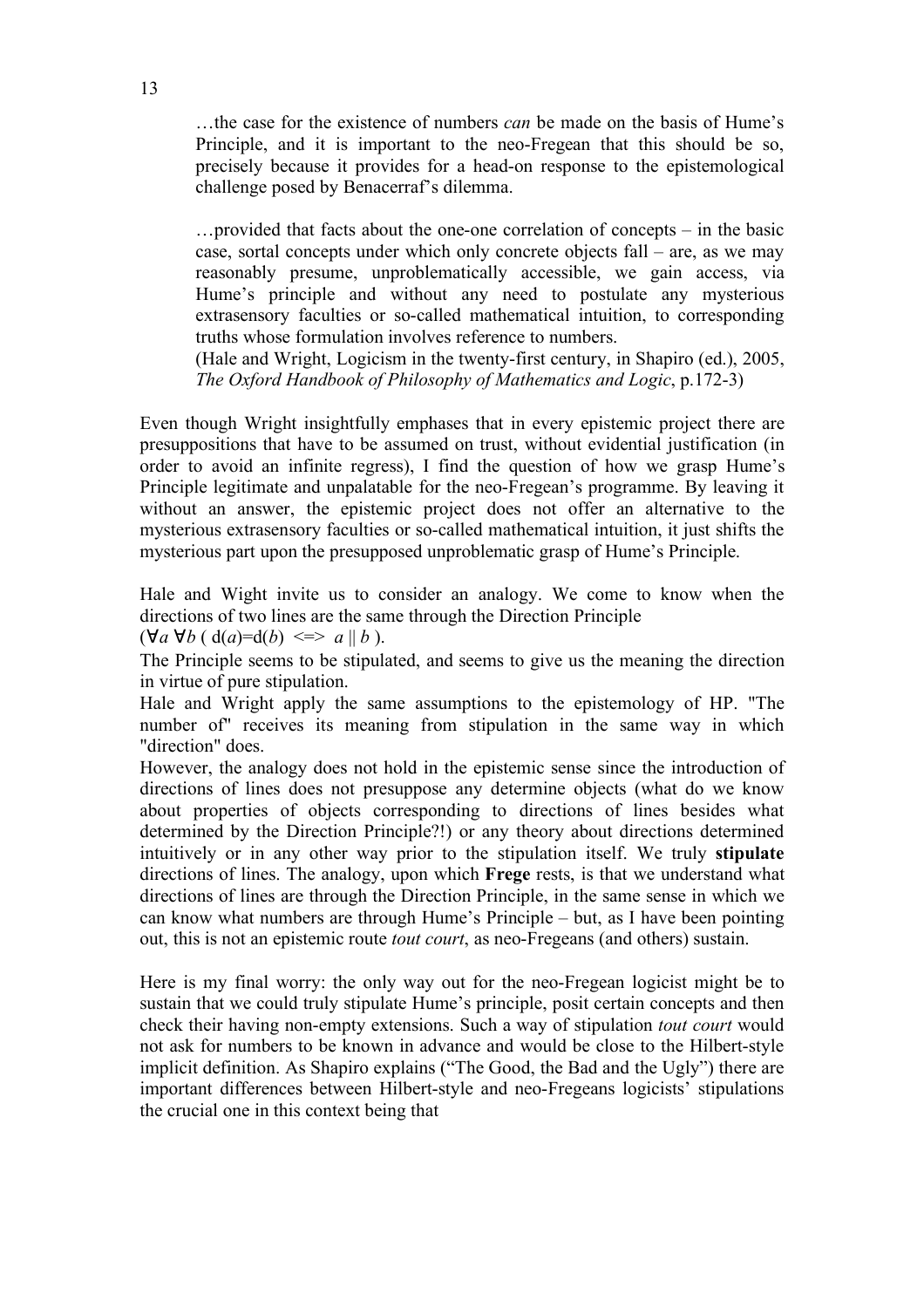With the exception of logical terminology (connectives, etc.), *no* term in a Hilbert-style implicit definition comes with the previously established meaning or extension.

For Hilbert, the satisfiability (or relative consistency) of the set of axioms is sufficient for their truth, whereas for the neo-logicist, a crucial issue is the uniqueness of the objects referred to by the relevant terms involved.

Could Hilbert-style reading of Hume's Principle help?

The acceptance of a Hilbert-style implicit definition would raise a new version of Julius Cesar worry: by using Hume's Principle as a **Hilbert-style** implicit definition, it would not be possible to depict certain, unique objects; remember Hilbert's quip that "table, chairs and beer mugs" could be taken as satisfiers of axioms normally taken to refer to points and lines.

No Hilbert-style implicit definition can uniquely determine the objects it refers to and it's not its aim either. As Ebert and Shapiro rightly notice: "the connection to intuition or observation is broken for good."9

On the other hand, the history of mathematics shows examples that did work this way. Let us remember, e.g. Cardano's stipulation of "imaginary numbers" $10^{\circ}$  – at first they here stipulated as numbers whose square was a negative number and it took almost 300 years before Gauss determined their geometrical interpretation and hence explained "the true metaphysics of the imaginary numbers"<sup>11</sup>.

Maybe a similar, truly stipulative, positing route might be open for Hume's principle and natural numbers as well. In that case Hume's Principle would represent an epistemic path for the knowledge of arithmetic and analysis.

Such a project would unfortunately be far away from Frege's goals, given his approach toward Hilbert-style definitions, and its aspect according to which singular terms do not have to uniquely determine the objects they refer to.

With the adapted concept of analyticity and Hilbert-style implicit definition, However, the essential core of Frege's logicist programme – contrary to the neo-Fregeans' aim - would **not** to be preserved.

#### **Conclusion**

I have started from the contrast between two concepts of justification: genetic and foundationalist. In contrast to the lot of mainstream contemporary work I have argued that Frege's interest is far from the genetic-epistemological and is limited to the philosophical-mathematical task of determining the foundations for mathematics.

I offer an interpretation of Frege's original route, which is more limited in its scope, and incompatible with the narrow epistemological reading of his theory.

…

<sup>-&</sup>lt;br>9  $9^9$  Ebert and Shapiro, The Good, the Bad and the Ugly, p. 6.

<sup>&</sup>lt;sup>10</sup> 1545, *Ars Magna*.<br><sup>11</sup> 1831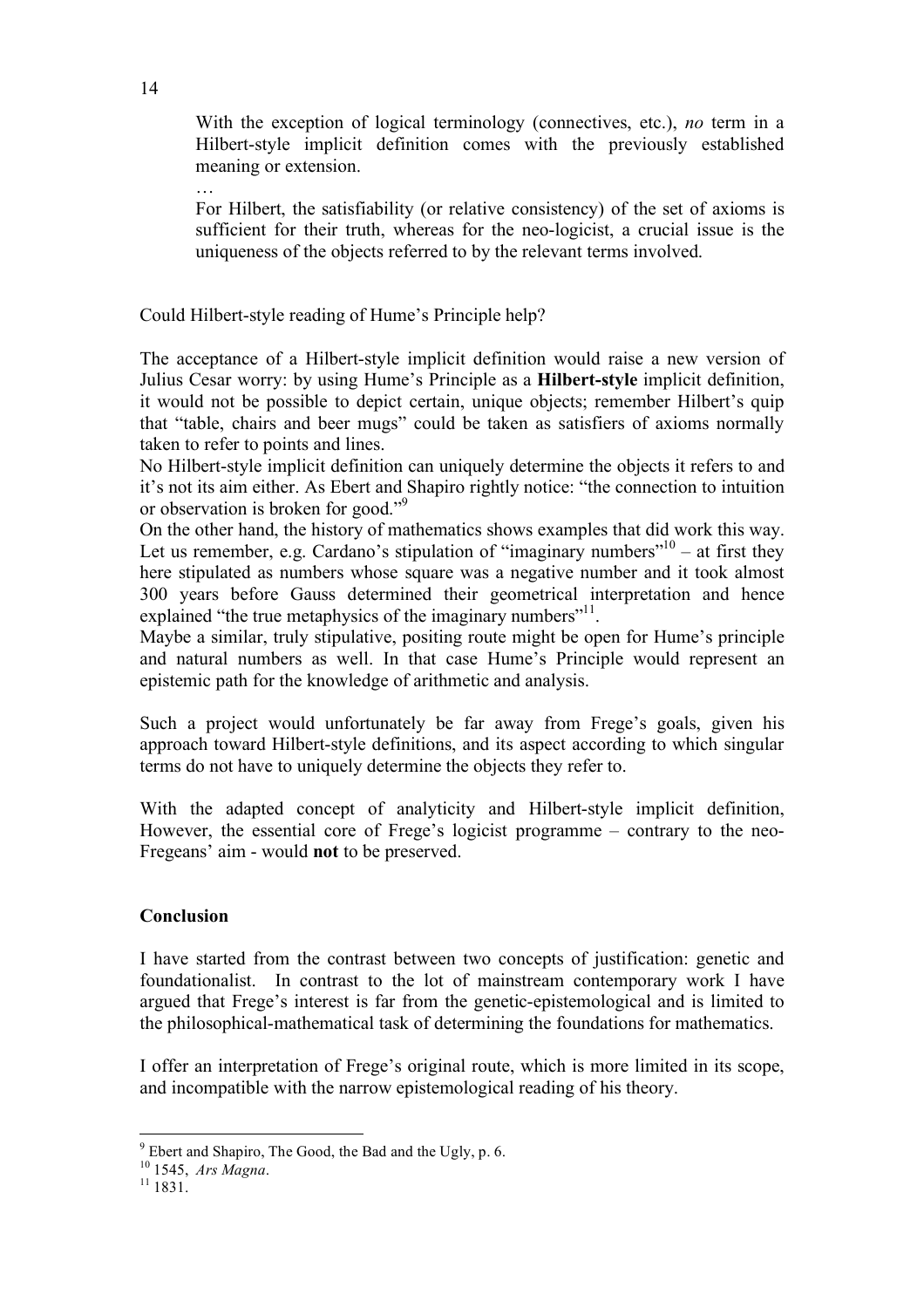I try to argue for such an interpretation through the analyses of *Grundlagen* and some mathematico-logico-historical remarks. I emphasise the logico-semantical both aspect and priority of the notion of analyticity and the implicit definition of numbers in Hume's Principle, and show that Frege's aim is to determine the objective justificatory connections between arithmetic and logic, which is normative foundationalist in its root.

Going one step further, I argue that in Frege's project these notions, or any other for that matter, have no source-related, epistemic priority.

Secondly, I critically concentrate on the Neo-Fregeans' programme, more precisely on the neo-logicists' version that I find most appealing, which is Hale's and Wright's neo-logicist account. Such a project is supposed, in the context of epistemic significance, to be following the Fregean's one, but I argue to the contrary. I hence endorse the view that Neo-Fregeans do not manage to fulfil either of Frege's aims, taken at face value: proving the analyticity of arithmetic and hence determining the foundations of mathematics to be uncontentiously solid since based of logic. I do not however analyse those features, which are legion, that makes neo-Fregean logicism a worthwhile project.

Furthermore, I defend the view that accepting the neo-logicist aim, we cannot say that Hume's Principle proves the apriority of mathematics since, in order to stipulate Hume's Principle, we have to grasp objects somehow, it's hence question-begging to say that grasping arithmetic is viable through Hume's Principle.

Frege himself does not pretend to grasp natural numbers through Hume's Principle. Hume's Principle has only a logico-semantic priority, not a genetic, source-related, epistemic one.